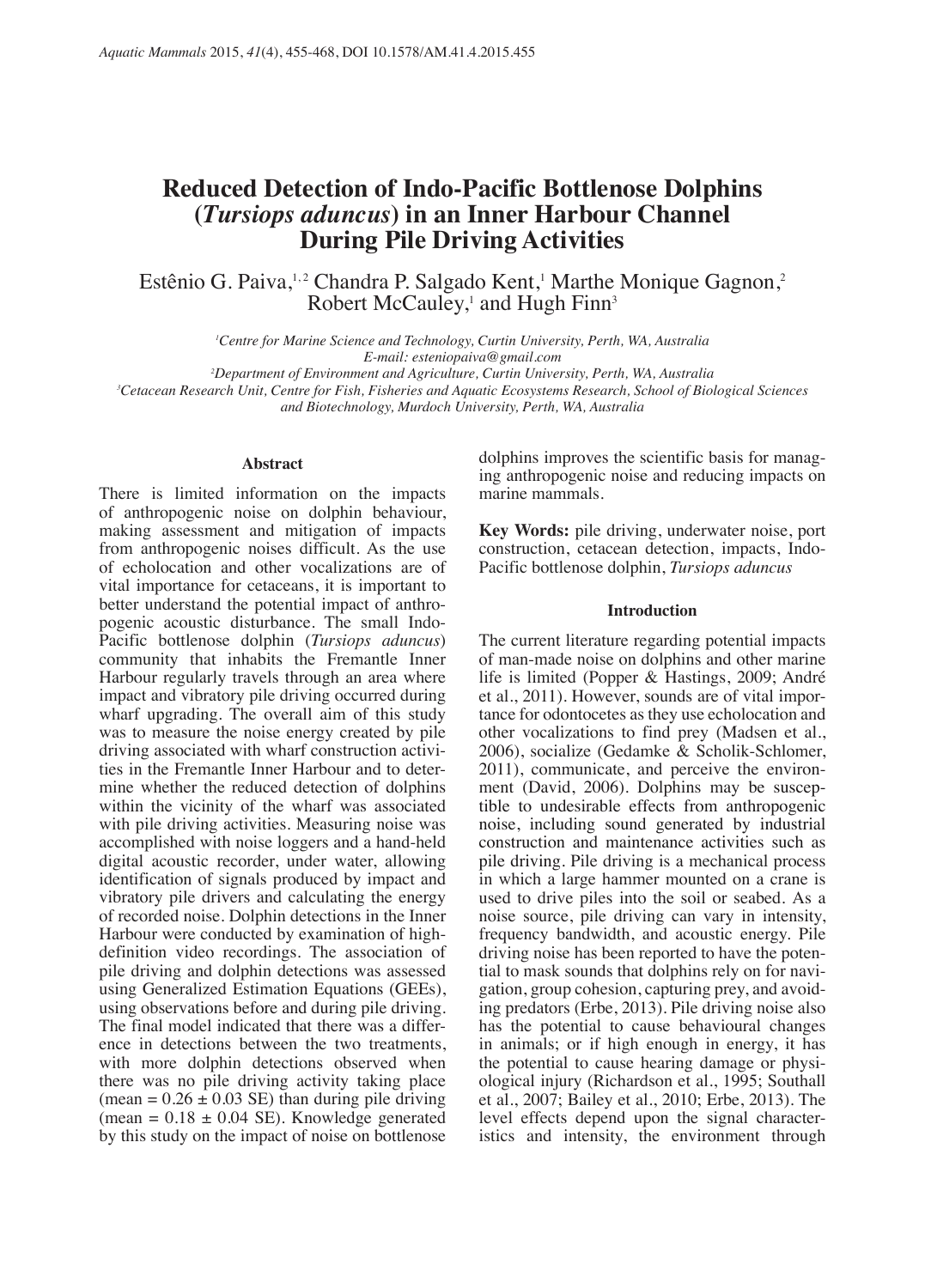which the signal transmits, the sensitivity of the animals receiving the signals, and the distance of the receiving animal from the source. Masking of dolphin communication, for example, such as whistles produced for group cohesion (Janik & Slater, 1998; Erbe, 2013) or sounds associated with feeding activities (Janik, 2000), can occur if the noise is within the same frequency band and high enough in energy to "drown" out the sounds produced by dolphins.

While the potential for these effects has been well described, few studies present empirical evidence of these effects, and the existing few are variable in their results. For example, Würsig et al. (2000) reported no changes in numbers of Indo-Pacific humpback dolphins (*Sousa chinensis*) observed in an area of pile driving activity but did report increased swim speeds during pile driving. Dähne et al. (2013) documented avoidance responses by harbour porpoises (*Phocoena phocoena*) during pile driving activity associated with construction of an offshore wind farm. Three harbour porpoises in captivity also showed avoidance reactions to the start of pile driving noise in a study in Denmark (Lucke et al., 2011). Tougaard et al. (2009) stated a significant rise in intervals between echolocation events after harbour porpoises were subjected to noise from pile driving. Brandt et al. (2011) reported decreased acoustic activity (and by inference, either vocalization and/ or abundance) of harbour porpoises with decreasing range from pile driving activity associated with the construction of offshore wind farms. Another study conducted on a harbour porpoise in captivity exposed to playbacks of recorded pile driving sounds reported increased respiration rate and surfacing behaviours (Kastelein et al., 2013). While there are limited studies on dolphins, research on other marine mammals have also shown high variability, including results ranging from limited to significant responses such as avoidance of areas where there is pile driving noise present (e.g., grey whales [*Eschrichtius robustus*]; Southall et al., 2007).

The overall aim of this study was to measure the noise energy created by pile driving during wharf constructions in the Fremantle Inner Harbour, located in the southwest region of Western Australia, to determine the number of dolphin detections associated with pile driving activity within 0.11 km2 in its direct vicinity. The Fremantle Inner Harbour plays an important role in the regional and national economy, particularly in the export of livestock and motor vehicle imports (Fremantle Ports, 2011). In 2010, wharf construction was undertaken in the Inner Harbour to increase its capacity to accommodate larger ships and enable a greater number of ships to be

filled to their full transport capacity. The construction equipment required to deepen the port area in the Inner Harbour included impact and vibratory pile drivers. During impact pile driving, piles were driven into the soil by weights that are lifted and hammered on the piles, whereas vibratory pile drivers enabled piles to penetrate the ground by applying vibrations to the top of the pile. The underwater sound characteristics of impact and vibratory piling are different as is their transmission through water (Duncan et al., 2010). The distance that their acoustic energy transmits underwater depends upon the frequency and energy of the source, bathymetric characteristics, and sediment type among other factors (Schulkin & Marsh, 1962; David, 2006; Bailey et al., 2010; André et al., 2011; Lucke et al., 2011).

The Inner Harbour is located at the entrance of the Swan-Canning Estuary, which is an important part of the natural heritage of Perth, both for visitors and residents (Finn, 2005; Moiler, 2008; Lo, 2009). The Inner Harbour is frequently used by Indo-Pacific bottlenose dolphins (*Tursiops aduncus*) that are resident to the area (Chabanne et al., 2012). Bottlenose dolphins using the Inner Harbour include over 20 individuals from a community of around 100 that are resident to an adjacent embayment known as Cockburn Sound (Finn, 2005; Lo, 2009), and around 25 individuals making up the entire community of dolphins resident to the Swan-Canning Estuary (Moiler, 2008; Chabanne et al., 2012). The deaths of six bottlenose dolphins from the Swan-Canning Estuary in 2009 highlighted the vulnerability of the population and the high risk of local extinction (Stephens et al., 2014). The species *T. aduncus* is currently classified as "data deficient" by the International Union for Conservation of Nature (2015), and, therefore, assessing potential impacts of anthropogenic activities on this species is required to manage and mitigate potential effects.

The specific objectives of this study were (1) to measure underwater sound energy of pile driving at various ranges from the source; and (2) to determine the presence of bottlenose dolphins within the vicinity of vibratory and impact pile driving activity by using a high-definition video camera. The outcomes of this research have applications for reducing the uncertainty in current knowledge on potential impacts of pile driving activity on Indo-Pacific bottlenose dolphins.

#### **Methods**

## *Study Area*

The Fremantle Inner Harbour  $(32.04\degree S, 115.75\degree E)$ is located in Fremantle, Western Australia, 23 km from the capital city of Perth (Figure 1). The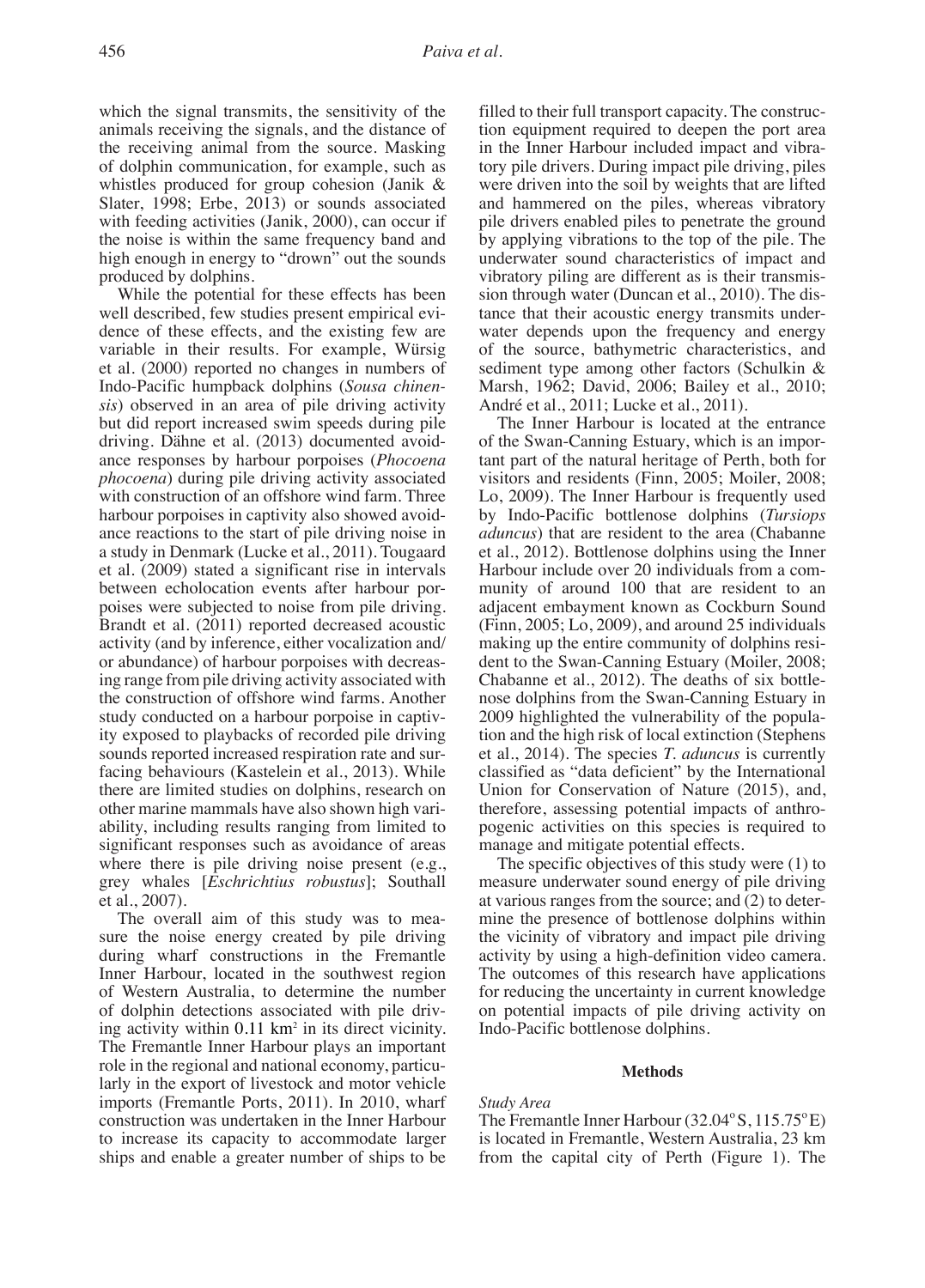

**Figure 1.** Study area within the Inner Harbour of the Port of Fremantle, Western Australia. The circle delineates the general study site, the white rectangle indicates where the camera was positioned, and the solid circle indicates the location where pile driving occurred (adapted from Paiva et al., 2015).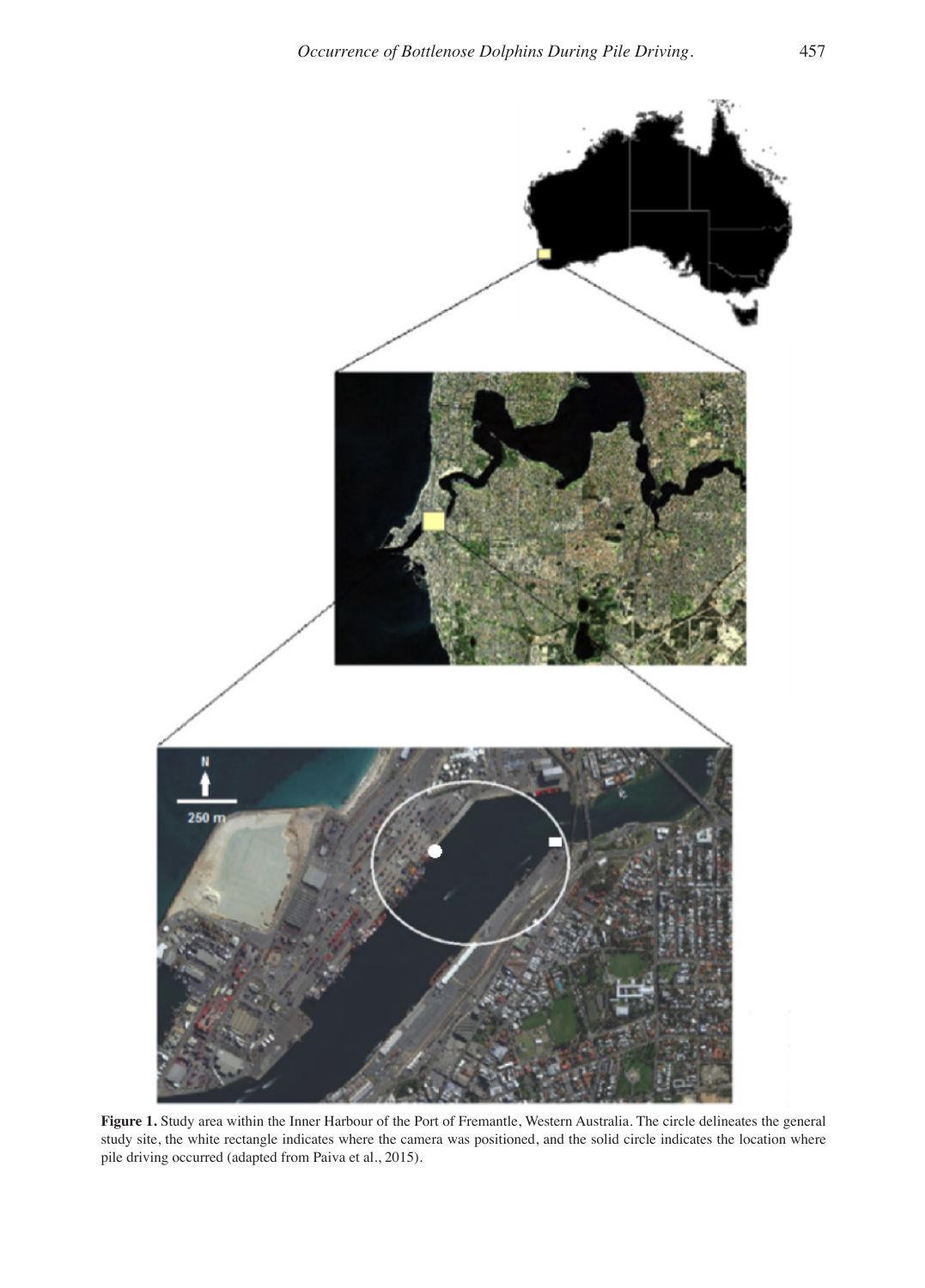region is characterized by a Mediterranean climate, which is relatively dry with cool, wet winters (Bureau of Meteorology, 2011). The harbour area connects the Indian Ocean with the Swan-Canning Estuary, which is the habitat for a range of animals, including Indo-Pacific bottlenose dolphins, water birds, fish such as mulloway (*Argyrosomus japonicas*; Parsons et al., 2010) and whiting, and invertebrate species.

The Inner Harbour is 2,500 m long and 450 m wide (Chabanne et al., 2012). The entrance channel is approximately 13.4 m in depth, whereas the Inner Harbour is about 14.7 m in depth, varying due to siltation. Dredging did not occur during the period of this study. The noise spectrum of the Inner Harbour is dominated by anthropogenic sources such as machinery noise, vessel traffic, and noise from trains and automobiles passing over adjacent bridges (Salgado-Kent et al., 2012).

#### *Data Acquisition*

*Acoustic Recordings*—Noise measurements of pile driving activity within the Inner Harbour were obtained in two ways: (1) by a digital hand-held acoustic recorder with the hydrophone deployed from a 6-m outboard vessel on a single day (7 May 2010) when pile driving was occurring for measurement of energy levels, and (2) a fixed noise logger deployed on the seabed at approximately 14.7 m depth over the  $\sim$ 4-mo period. For hand-held recordings, in order to obtain a noiselevel decay curve with distance from the source, 2-min-long measurements were made at different distances from the pile drivers along two azimuths during the same piling event which occurred over a period of approximately 1 h. Several minutes of recording at each distance allowed for tens of strikes to be recorded so that the variability could be estimated. Distances from the source were roughly doubled at each recording, starting with the closest possible approach of approximately 40 m.

The gear used for acoustic measurements included a Reson Hydrophone (TC4033, SN 4703110) set at 4-m depth with a sensitivity from 10 Hz to 80 kHz of -202 dB re V/μPa; a Reson VP1000 preamplifier with 0 to 32 dB gain in 6 dB steps; and a SoundDevices 744T digital recorder set at 48 kHz sample rate, 24 bit dynamic range, and with gain settings from -6 to 18 dB adjustable in 0.1 dB steps. The system gain was calibrated with white noise of known spectral level. The system was deemed to have a flat frequency response over 10 Hz to the upper frequency limit of 24 kHz, and the instrumental stated gains were confirmed through calibration. Range was measured in the field using Bushnell laser range finding binoculars targeted on the respective source

piles (i.e., locations where piles were being driven). For each recording, sections with pile driving signals were identified by examining the waveforms and by listening to the sound file to verify that piling was the source.

For the fixed noise logger placed on the seabed, CMST-DSTO sea noise loggers (developed by the Centre for Marine Science and Technology, Curtin University, Perth, Western Australia) were deployed within the Inner Harbour. Two deployments of the same unit were carried out. The first was 1 April to 2 July 2010 and the second was late 26 July to 20 August 2010. The hydrophone was positioned external to the housing unit, which was weighted and entered the housing via a bulkhead connector. The hydrophone signal was high-pass filtered with a cut-off frequency of 8 Hz, which reduced the contribution of very low frequency noise of high level present in sea noise so as to increase the system's dynamic range. An antialiasing filter of 5 and 2.8 kHz and total gain of 40 and 0/20 dB (two channels) for the first and second deployments, respectively, were then applied to the signal before it was fed to an analogue-to-digital converter. The underwater noise was sampled according to a pre-programmed sampling schedule of 5-min recordings every 15 min. The sample rate for noise level measures was 12 kHz for the first deployment and 6 kHz for the second deployment. The change in sample rate was a result of a strategic decision to improve battery longevity (hence, recording time) with the addition of two channels set with different gains (to ensure that saturation did not occur).

The electronic part of the logger receive channel was calibrated according to the process described by Salgado-Kent et al. (2012). The signals produced by impact and vibratory pile drivers were identified in Power Spectrum Density (PSD) plots of recorded noise, and the times and dates of samples with pile driving noise documents.

*Video Camera Recordings*—Activity of marine mammals, other animals, and vessels within the vicinity of pile driving activity was recorded with a digital video camera (high-definition Sony HDR-XR520V), powered by two car batteries. The camera was placed in a watertight box and set on a purpose-built, 3-m tower on the opposite side of the channel from where pile driving activity was occurring. The camera was set up facing the sector of water where wharf construction activities were occurring (Figure 2). Servicing, including replacement of batteries and memory cards, was done twice per week.

The range, bearing, and decline in detections of bottlenose dolphins with range have been previously calculated for this camera set-up (Paiva et al., 2015). The field of view covered an area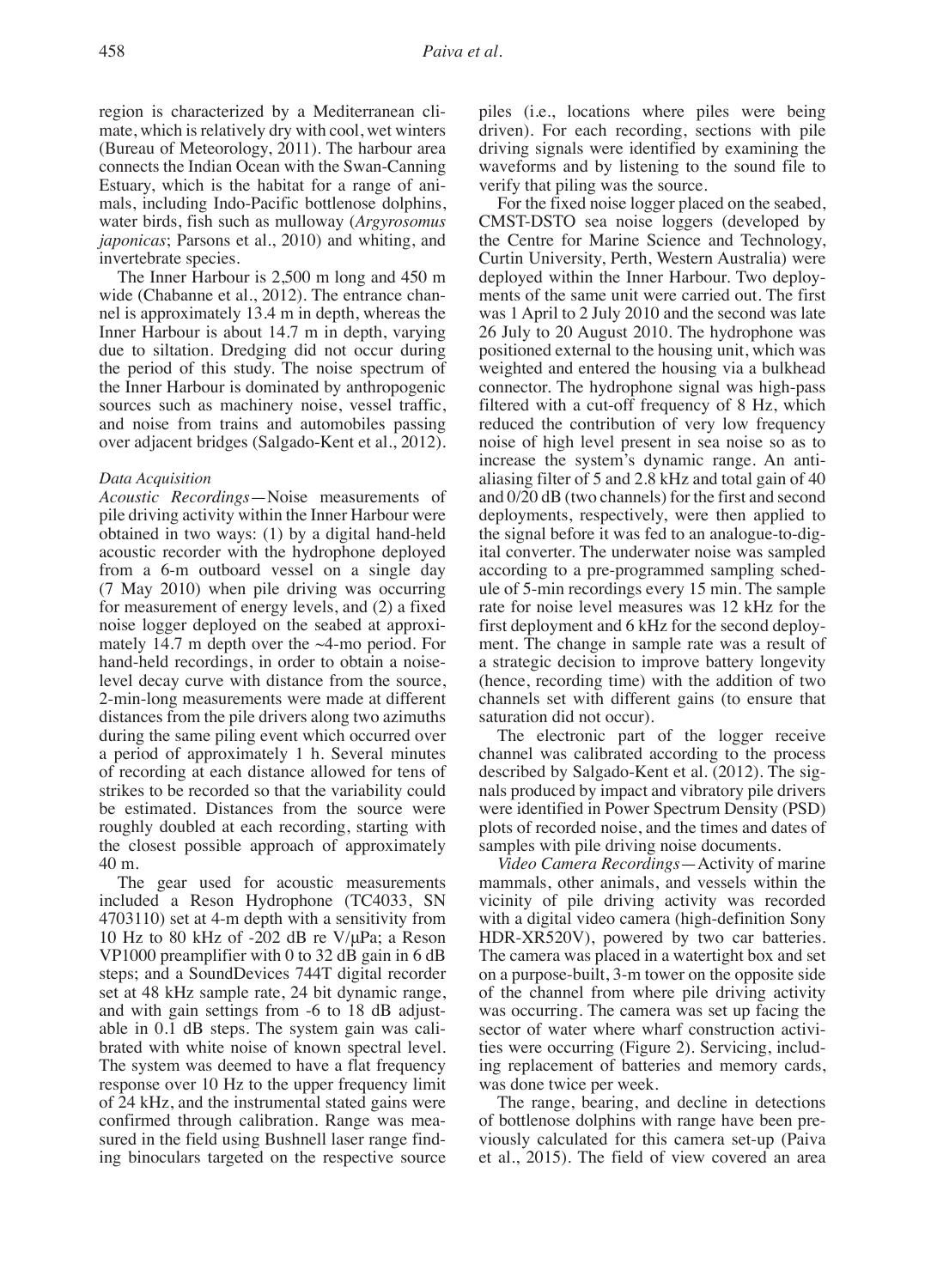

**Figure 2.** The field of view (grey triangle) covered by the video camera (yellow solid circle) within the Inner Harbour of the Port of Fremantle, Western Australia; adapted from Paiva et al. (2015).

of about 114,000 m**<sup>2</sup>** , and the most distant detection range was 463.3 m. Bottlenose dolphins were detected between 245° and 299° with reference to geographical north. The camera was set to automatically obtain continual footage of the area during daylight from 0600 to 1800 h. Video recordings were inspected at a speed 1.75 times faster than normal, using *VLC© Media Player*, Version 2.1.5, to search for bottlenose dolphins. This playback speed has been shown to be the most effective when examining video for confirmation of bottlenose dolphins at the water's surface in a channel (Paiva et al., 2015) as it optimizes the efficiency of data review but does not lead to significant dolphin misdetections.

A selection of 42 d of video between April and August 2010 were inspected. These included video with no rain and no areas fully covered by haze, and in which acoustic and video recordings were made simultaneously. Even though effort was made to select the days that were at the same period of the tidal cycle to control for tidal cycle effects, the days selected were chosen aiming to have enough sample size of each treatment and type of pile driving. Vibratory pile driving was present on 16 April 2010, 8 May 2010, 18 May 2010, 24 July 2010, and 2 August 2010; impact pile driving was present on 28 April 2010, 29 April 2010, 5 May 2010, 6 May 2010, 15 May 2010, 17 May 2010, 26 May 2010, 27 May 2010, 15 July 2010, 16 July 2010, 17 July 2010, and 29 July 2010; and both vibratory and impact pile drivers were present on  $7$  May  $2010$ ,  $21$  July  $2010$ , 22 July 2010, 23 July 2010, 26 July 2010, 28 July 2010, 30 July 2010, and 31 July 2010.

Dolphin detections within the field of view of the camera were recorded as a *transit event*. A transit event consisted of an individual or a group of bottlenose dolphins passing through the field of view of the camera, from the time the dolphin first surfaced to the time it left the field of view. Some bottlenose dolphins transit through the channel (i.e., they head out to sea or upriver and do not stay in the Inner Harbour), while others remain in the Inner Harbour for periods of time (and, thus, are likely to be "re-captured" as another transit event later on) as they move around the Inner Harbour. The duration of transit events ranged from < 1 s (when only one surfacing was detected) to 1.5 min. There were no events in which a group circled within the view of the camera. All events consisted of animals entering from one side of the field of view and exiting from the other side. Correcting for detection probabilities with range was not relevant here as the aim of the present study was to obtain detections of transit events within the study area as relative indices (counts of transit events in 5-min periods) rather than to estimate abundance and distribution of bottlenose dolphins within the study area.

Data were inspected by multiple observers who were trained and under the direct supervision of one main observer to ensure consistency in data processing. Also, all observers were required to follow strict guidelines described in a detail in an *Observation Methods Manual*. Environmental conditions were recorded at the time of each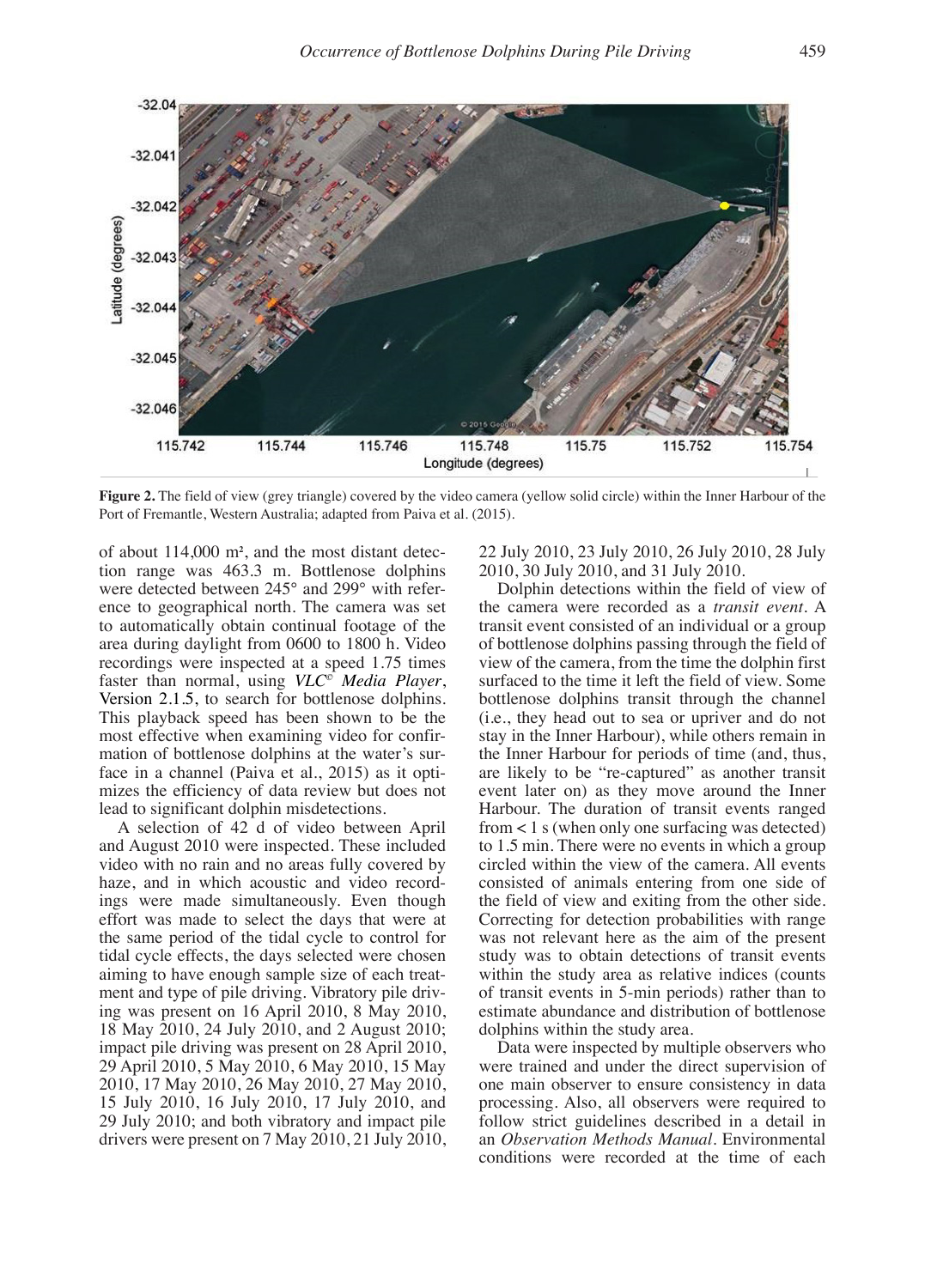transit event and included cloud cover (recorded in eighths), light level  $(0 = no$  light;  $1 =$  dusk and dawn;  $2 =$  daylight), haziness level  $(0 =$  no haze;  $1 =$  front;  $2 =$  middle;  $3 =$  far – related to the far side of the harbour), amount of glare (0 to 4; 0 being "no glare" and 4 being "severe glare"), sea state according to Beaufort scale (1 to 12), tidal height (in m), presence or absence of rain, and percentage of the surface of the lens covered by droplets or sunspots. Conditions were assessed by the observer reviewing the video data with the exception of tidal height, which was determined using tide tables for the Inner Harbour. Beaufort condition levels greater than 5 (associated with increased wind conditions) are likely to affect detectability when using cameras, as well as when observers perform the work in the field. This is mostly due to the state of the water rather than movement of the camera from the wind. Treatments were classified as (1) N (no pile driving), (2) I (impact pile driver), (3) V (vibratory pile driver), and (4) B (both types of pile drivers) based on an auditory and visual review of spectrograms of logger recordings corresponding to the video time periods. For example, if there was impact pile driving present even for a portion of the 5-min sampled period (of the pre-programmed underwater noise logger schedule of 5-min recordings every 15 min), the period was allocated an "I" as the treatment.

## *Data Analysis*

*Hand-Held Digital Acoustic Recordings*— Recordings were viewed, and an amplitude threshold from the SoundDevices 744T digital recorder (with the output scaled from -1 to 1 Volts) was obtained, as well as the minimum time spacing between pulses. An algorithm was run in order to locate the impulsive signals by detecting the first peak of each signal that was above the selected threshold amplitude (high enough to be above background noise but low enough to include all pile driving signals) and which was at a time interval greater or equal to the minimum time between pulses.

Consecutive pile driving pulses were extracted by selecting a time interval around the pulse such that a small section of time before the peak (0.4 s) and the decaying signal after the main peak (0.4 s) were included. Signal amplitude in volts was transformed into pressure units using the preamplifier and SoundDevices 744T digital recorder gain settings, hydrophone sensitivity, and 20 dB gain of the normalized voltage conversion process in .wav file recording. The resulting noise levels were reported in average mean square pressure (MSP) for vibratory and sound exposure level (SEL) for impact pile driving at various ranges from the pile driving activity.

*Underwater Noise Loggers*—Data were processed using a *Matlab© R2011b* (The MathWorks, Inc., Natick, MA, USA) toolbox named "CHORUS" (Characterisation of Recorded Underwater Sound), developed by the Centre of Marine Science and Technology (Curtin University, Perth, Western Australia). The toolbox sorted each of the 5-min continuous noise recordings by their recording time, removed spikes from the sea noise signal in each recording, and then calculated the PSD of recorded noise. The de-spiking procedure removed spikes of non-acoustical origin from ambient noise and filled short gaps appearing in the waveform using an autoregressive interpolation algorithm, which allowed preserving spectral characteristics of the sea noise recorded.

The PSD was calculated for each 20-s fragment of all individual continuous recordings and then was converted into the PSD of the received acoustic pressure measured in dB re  $1 \mu Pa^2/Hz$  using the calibration procedure described above. The resulting PSD calculated for all recordings made within every 5-d period of observation were combined and stored in *Matlab© R2011b* data files.

*Video Camera Recordings*—First, a subset containing only the 5-min acoustic recording sample periods (previously scheduled in the noise logger recordings) was created to allow investigation on counts of transit events corresponding to 5-min recordings. The association of the number of transit events detected with pile driving activity was assessed using Generalized Estimation Equations (GEEs) with a log-link function (for Poisson distributed count data). GEEs are used to account for residual autocorrelation in longitudinal data (Zeger & Liang, 1986; Thall & Stephen, 1990; Zorn, 2001; Zuur et al., 2009; Staley, 2013). GEEs are robust in providing consistent estimates of mean parameters even when the correlation structure is mis-specified. This is because GEE uses a *sandwich estimator* to estimate the average response over the population.

Models using a CReSS-GEE (Scott-Hayward et al., 2013a) framework, which was used to estimate smooth terms in the models using *R* (R Core Team, 2013), were fitted through *RStudio*, Version 0.98.501 (© 2009-2013 RStudio, Inc.), using the following packages: *MRSea* (Scott-Hayward et al., 2013b), *doBy* (Højsgaard et al., 2013), *stringr* (Wickham, 2012), and *geepack* (Yan, 2002; Yan & Fine, 2004; Højsgaard et al., 2006). In order to build the model, a summary of the independent variables was produced to identify and remove variable levels with less than 20 samples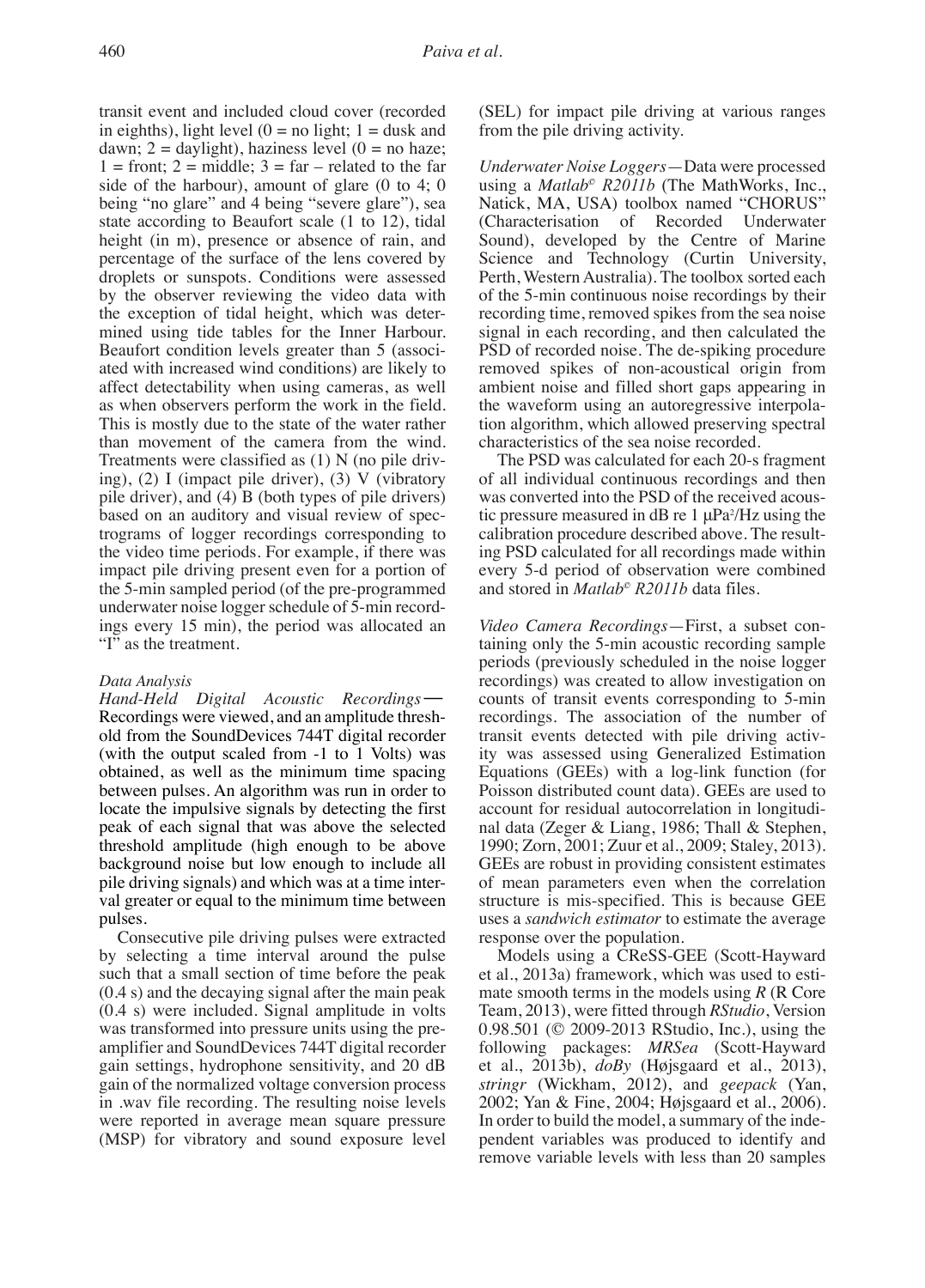per covariate level (Harrell, 2001) or insufficient spread over the study period. Furthermore, observations made during poor weather conditions associated with reduced dolphin detectability were removed. Because of the large influence that high values of glare and Beaufort have had at this site in previous research (Paiva et al., 2015), their influence was removed by subsetting the dataset so that it only included observations made during glare of 0 or 1 and Beaufort conditions less than 3. Level of cloud cover in this subset was not evenly distributed over time (with few occasions of high levels of cloud cover early in the study) and, therefore, was not used in the model.

Model predictors included *Treatment* and *Ten-Day Time Block*. Treatment had two levels defined as *pile driving* and *no pile driving*. Observations associated with no pile driving consisted only of those made during days with no pile driving, or during periods before pile driving commenced on those days in which pile driving occurred. Also, vibratory and impact pile driving were grouped together due to the relatively small sample size of vibratory piling after subsetting the data. Ten-Day Time Block was included as a vector of integers ranging from 1 to 11, numbered as sequential Ten-Day Time Blocks during the study period. Four blocks were removed for analyses to allow sufficient observations for an interaction term between Ten-Day Time Block and Treatment to be included in the model. The effect of *Tide* was also tested in the model. The function "runSALSA1D" in the *MRSea package* was used to select smoothness of the covariates Tide and Ten-Day Time Block. The resulting model selection indicated a linear fit as being the best for Ten-Day Time Block and a smoothed fit as the best for Tide.

Regression analyses were run in order to investigate the presence of highly correlated variables. Variance Inflation Factors (VIFs) were calculated, and those of < 3 were considered not to be collinear (Zuur et al., 2009). The VIF for Tide was above 3, so this variable was removed.

To select the clusters to use for the model (ID), we checked the decline in correlation over time by plotting the autocorrelation of the model residuals by ID. We found that during a *Day* (a sequential value beginning on Day 1 and ending on the last day of sampling), the correlation during all days (clusters) declined to approximately zero. Therefore, Day was used as the ID. The order of time for the correlation structure was defined by a vector of time of day, expressed in decimal hours. An AR-1 correlation structure was initially selected for this study since it is used for datasets in which there is a time order (Zuur et al., 2009). While AR-1 was selected as the initial preferred correlation structure, the GEEs were run with multiple correlation structures (e.g.,

independence, unstructured, and exchangeable) to ensure that consistent estimates and standard errors (SE) were obtained (as suggested by Staley, 2013), and the best fit was selected using Quasi-likelihood information criterion (QIC; Pan, 2001). The models with all structures fit except for *unstructured* (which did not converge) had consistent QIC values. While AR-1 was selected for the final model, results were compared for all model structures to ensure consistency.

Initially, a full model was fitted, containing all variables (Treatment and Ten-Day Time Block) and their interaction. The biological justification for including this interaction relies on the fact that the combination of these factors could affect dolphin transit event detections. For example, animals could habituate to the noise over time. Explanatory terms of no significance (beginning with the largest *p* values) were eliminated one by one, refitting the model each time, and checking and validating the model by checking observed vs fitted values to assess model fit as well as plotting fitted values vs scaled Pearson's residuals to assess the mean-variance relationship. QICu was used for final model selection (Pan, 2001; Hardin & Hilbe, 2002; Cui, 2007; Hudecová & Pešta, 2013). The model that reduced the QICu by > 2 values with the fewest terms was selected. ANOVA was used to cross check models to test whether large changes in QICu corresponded with significant differences in model fit when a term was removed. All significant terms were retained in the final model.

#### **Results**

#### *Sound Pressure Levels of Pile Drivers*

A total of 13 recordings were made with the handheld recorder within the Inner Harbour on 7 May 2010, and all were suitable for analysis (they had no recording artefacts in them). Locations of the recordings ranged from 42 to 295 m from the pile driving source (Table 1). Included in the recordings were ambient sound (reported in Salgado-Kent et al., 2012), impact pile driving, and vibratory pile driving measurements. Noise levels in Inner Harbour during periods when pile driving was not occurring were typically between 110 and 140 dB re 1 μPa2 (MSP; Salgado-Kent et al., 2012).

It is important to consider that different pile strikes are not consistent in the amount of noise they generate. The SEL of impact pile driving was 158 dB re 1  $\mu$ Pa<sup>2</sup>·s at 54 m from the pile driver, with an expected SEL of approximately 161 dB re 1 μPa<sup>2</sup>·s at the wharf perimeter (Figure 3). Noise levels from the vibratory pile driver were 163 dB re 1 μPa at the closest range of 42 m from the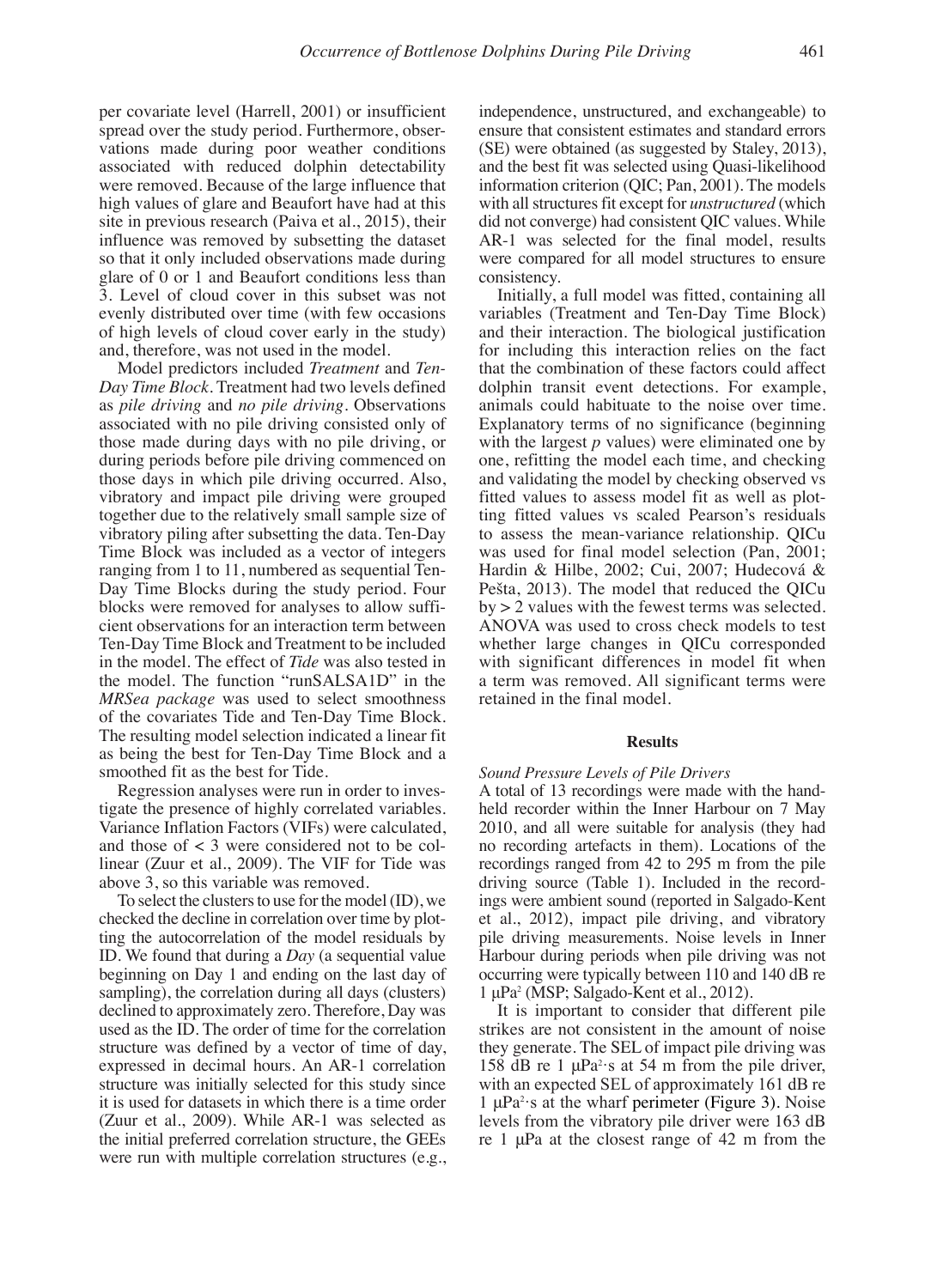| Description                                                         | Recording      | Range during recording<br>(Min-max in m) |  |  |
|---------------------------------------------------------------------|----------------|------------------------------------------|--|--|
| Impact pile driving                                                 | $\mathbf{1}$   | 280                                      |  |  |
|                                                                     | $\overline{2}$ | 143-154                                  |  |  |
|                                                                     | 3              | $72 - 81$                                |  |  |
|                                                                     | $\overline{4}$ | 54-60                                    |  |  |
|                                                                     | 5              | 122-133                                  |  |  |
|                                                                     | 6              | 272-295                                  |  |  |
|                                                                     | $\overline{7}$ | 56-62                                    |  |  |
|                                                                     | 8              | 118-121                                  |  |  |
| Impact & vibratory piling                                           | 9              | 234-255 impact,<br>218-225 vibratory     |  |  |
| Vibratory piling                                                    | 10             | $42 - 44$                                |  |  |
|                                                                     | 11             | $45 - 46$                                |  |  |
|                                                                     | 12             | 118                                      |  |  |
| Ambient noise (including machinery<br>noise and passing power boat) | 13             | 227-257                                  |  |  |

**Table 1.** Measurements made on 7 May 2010. Hydrophone depth  $= 4$  m; pre-amp hi-pass filter  $- 5$  Hz.



**Figure 3.** Measured sound pressure levels of pile driving, including (1) impact pile driving in SEL in units of dB re 1 μPa2 · s (black stars); and (2) vibratory pile driving in mean square pressure (MSP) levels in units of dB re 1 μPa (magenta circles); the error bars are standard deviations of pile driving signals measured at that range.

pile driver located at the perimeter of the wharf. Measured noise levels of the vibratory pile driver did not exceed 163 dB re 1 μPa. Based on the measurements taken, noise levels at the source could be expected to be as high as 175 dB re 1 μPa.

*Association of Pile Driving with Dolphin Detection*  A total of 42 d were sampled over a period of 3.5 mo in 2010, including 9 d in April, 12 d in May, 3 d in June, 17 d in July, and 1 d in August. Pile driving, either impact, vibratory, or both, was detected on 25 of the 42 d in noise logger recordings, including 3 d in April, 9 d in May, 12 d in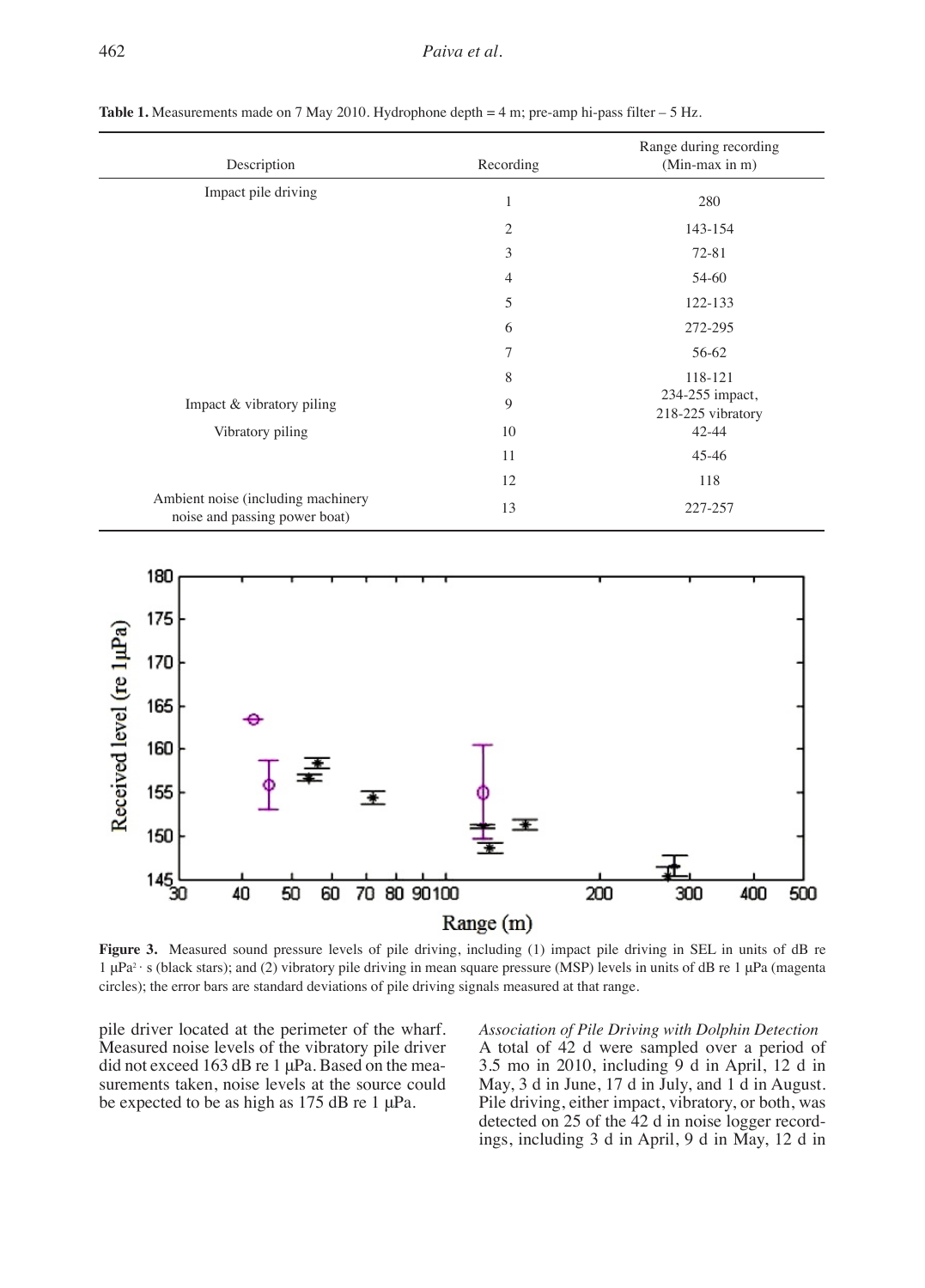**Table 2.** Significant terms, Wald statistics from which the  $p$  values ( $Pr$  [> (W)]) were calculated to test the significance of the effects, and  $p$  values (Pr  $[>(W)]$ ) associated with the best Generalized Estimating Equation (GEE) submodel for predicting transit event detections. Asterisks denote significance level: \*\*\* =  $\leq 0.001$ .

| Coefficients                             | Estimate | Std error | Wald  | Pr(>  W ) | Sig. levels |
|------------------------------------------|----------|-----------|-------|-----------|-------------|
| Intercept                                | 0.120    | 0.485     | 0.06  | 0.8054    |             |
| Treatment – Vibratory $\&$ impact piling | $-1.628$ | 0.480     | 11.50 | 0.0004    | ***         |
| <b>Block</b>                             | $-0.195$ | 0.043     | 12.41 | 0.0006    | ***         |
| Treatment*Block                          | 0.162    | 0.049     | 10.88 | 0.0009    | ***         |

July, and 1 d in August. A total of 493.4 h of video recordings were examined.

After subsetting the data for modelling and running these data through the model selection process, the model with the best fit (the final model) was found to be with day given by, the sample time over the study period in the autocorrelation structure given by, and as the intercept (Table 2). The scale parameter was 1.27.

The final model indicated that Treatment had a large effect on the number of transit events detected (Table 2; Figures  $4 \& 5$ ). The reduced dataset did not allow sufficient samples to test vibratory pile driving on its own, so Treatment represents impact and vibratory pile driving combined. Utilizing the reduced dataset used to construct the model (which excluded observations associated with glare and Beaufort conditions above sea level 2, and includes observations before and during pile driving but not after), more dolphin transit events were detected when there was no pile driving activity taking place (mean =  $0.26 \pm 0.03$  SE) than during pile driving (mean  $= 0.18 \pm 0.04$  SE). The Ten-Day Time Block during the study also had a significant effect on number of transit events detected, with a decrease in numbers over time (Figures  $4 \& 6$ ). The interaction between Treatment and Time Block indicated that the difference in treatments was more pronounced during the earlier period of the study when there were more bottlenose dolphins in the area (Figure 4).

## **Discussion**

In this study, the number of dolphin transit events detected was significantly greater when no pile driving activity occurred than when there was pile driving activity. There was also a decline in detections over the study period (possible a seasonal effect), but this was not associated with an increase in pile driving activity. Rather, pile driving activity occurred throughout the study period.

While this study does not directly measure noise levels received at locations where

bottlenose dolphins were detected, the measurements indicated that for the bottlenose dolphins to pass through the narrow channel of ~450 m wide during pile driving, they would have been exposed to levels above 140 dB (regardless of whether impact or vibratory pile driving was occurring). The noise levels during pile driving were higher than when pile driving activity did not occur (see ambient noise measurements reported in Salgado-Kent et al., 2012). Overall noise spectra of the Inner Harbour are dominated by broadband sounds common to a busy port, with noise levels typically between 110 and 140 dB re 1 μPa (MSP) when pile driving is not occurring (Salgado-Kent et al., 2012). While bottlenose dolphins using the Inner Harbour are regularly exposed to a relatively noisy environment, noise from pile driving elevated the level within the range in which behavioural responses have been observed in other studies (Southall et al., 2007). In this regard, our observations of reduced dolphin transit events during pile driving agrees with other published studies. The above-mentioned levels for pile driving in this study, however, are not within the range expected to result in physiological damage to dolphins (Southall et al., 2007).

While impact pile driving often is associated with greater acoustic energy at close range than continuous noise such as vibratory pile driving, the piles being driven to strengthen the existing wharf during this study appeared to be behind existing structures at the channel's edge. Resulting attenuation or reflection of some of the acoustic energy from impact piling may explain the lower than expected received levels. It is worth noting here that several studies have reported reduced behavioural responses after implementation of an air bubble curtain used to attenuate sounds produced by pile driving, which would partially absorb, reflect, and refract the sound (Lucke et al., 2011). Also, the application of a soft start (Leopold  $\&$ Camphuysen, 2008) combined with bubble curtains (Würsig et al., 2000; MacGillivray & Racca, 2005) has been suggested for mitigation, although the applicability of the soft start merits further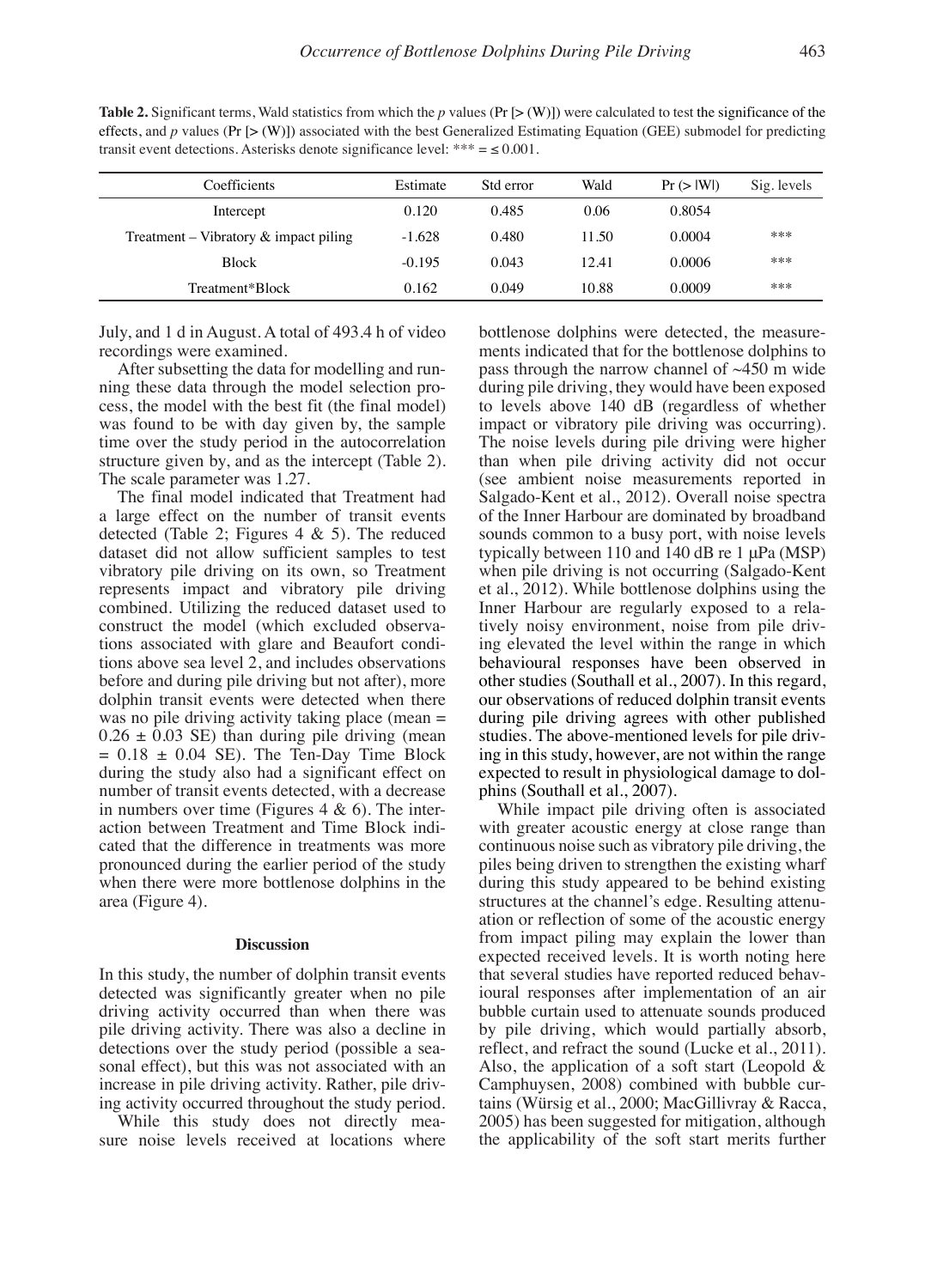

Figure 4. Partial residual plots produced from the best Generalized Estimating Equation (GEE) submodel for predicting dolphin transit event detections; partial residual plots are shown for Treatment (T = pile driving or  $N =$  no pile driving; upper panel), Ten-Day Time Block (middle panel), and their interaction (lower red line represents pile driving and upper blue line represents no pile driving; lower panel). Error bars and shaded areas represent 95% confidence intervals.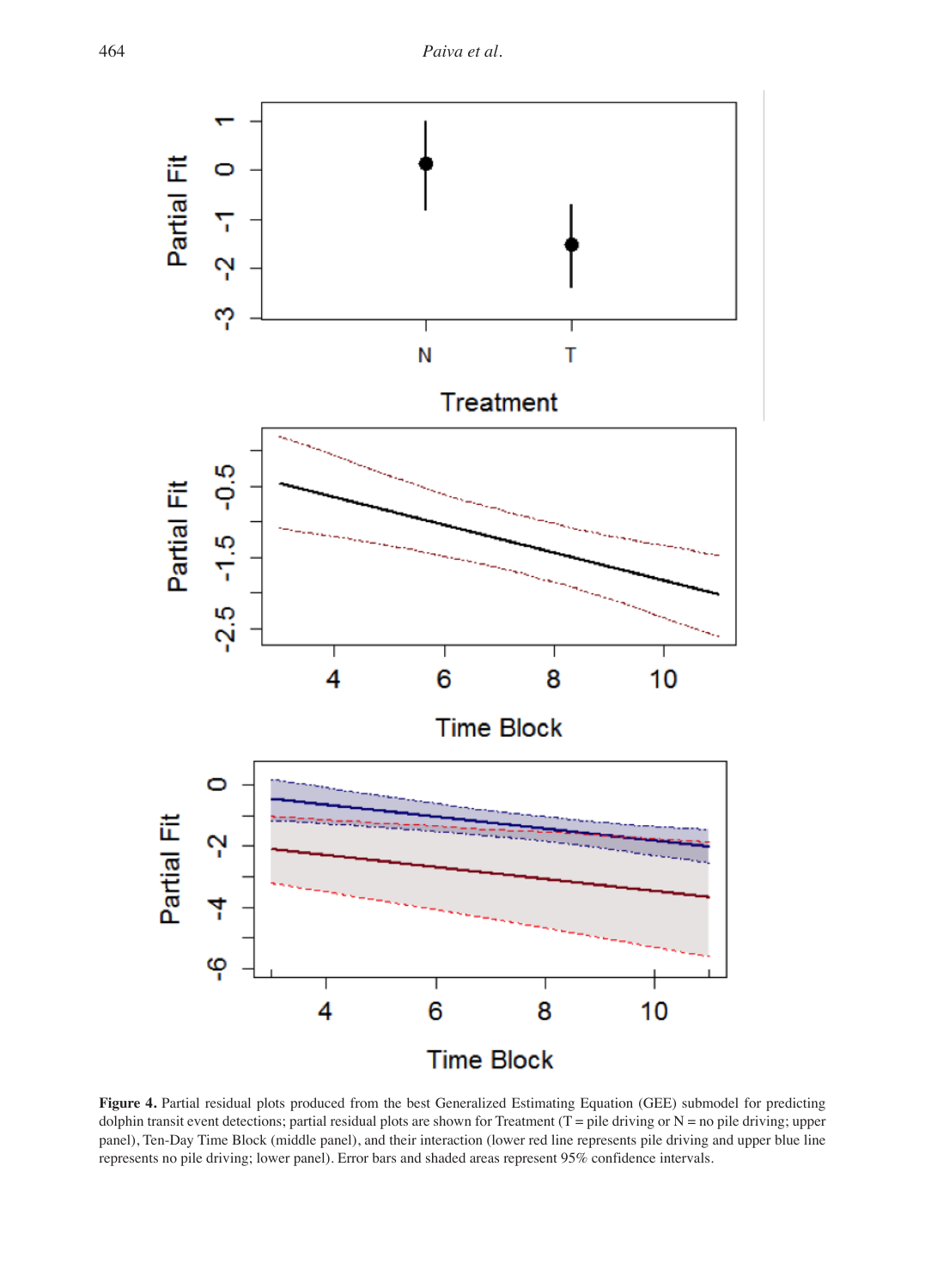

Figure 5. Box plots showing the distribution (means and quartiles) of the dolphin transit event detections h<sup>1</sup> over each Ten-Day Time Block for the three different pile driving treatments: I = impact pile driving,  $N =$  no pile driving, and  $V =$  vibratory pile driving.



Figure 6. Dolphin transit events detected per day in association with pile driving treatments over the survey period (treatments recorded at the time are indicated by the bottom red line near the x-axis = impact pile driving, top blue line near the x-axis = no pile driving, and middle magenta line near the x-axis = vibratory pile driving; using data from full dataset).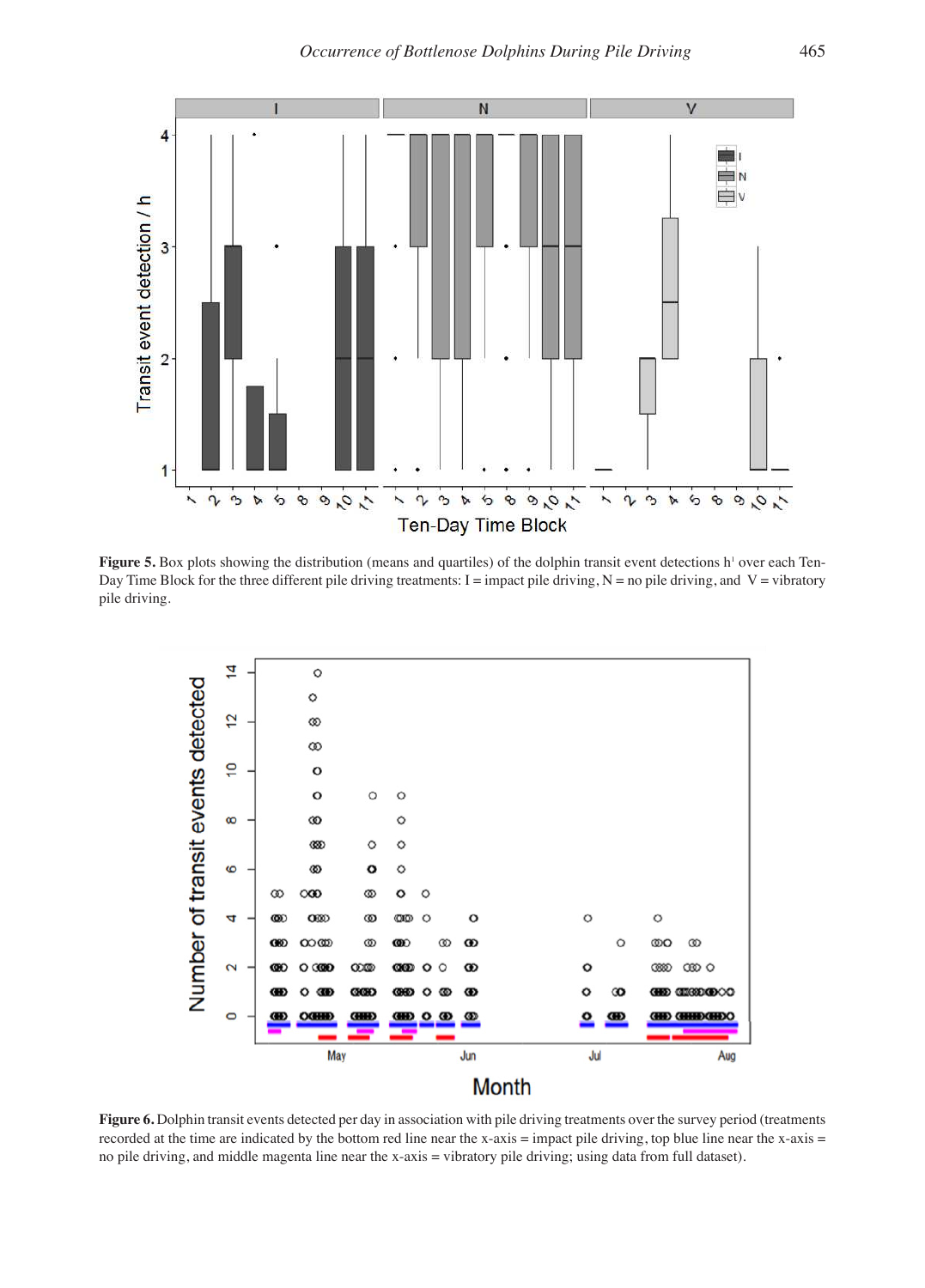investigation (Gedamke & Scholik-Schlomer, 2011).

While this study detected fewer transit events in the vicinity of pile driving, the spatial and temporal extent of the behavioural change could not be determined beyond the area within the camera's field of view. The camera used for observation had a fixed field of view covering an area of 0.11 km<sup>2</sup>. Also, this study focused on observations during 5-min acoustic recordings (when pile driving noise could verify pile driving activity) before and during pile driving activity, and did not quantify the time required for a return to activity levels after cessation of pile driving. While pile driving for many days for several hours per day could cause temporary changes in or disruption of dolphin behaviour (Bailey et al., 2010) due to the large fluctuations in transit events within days and across days, this study could not distinguish between a natural seasonal decrease in detections from an effect of pile driving activity over time. Moreover, there has been some evidence (although not conclusive) that bottlenose dolphins may occupy the area more often or for longer periods during the season corresponding with the first 2 mo of this study (Moiler, 2008).

It is important to emphasize that avoidance reactions due to disturbance are subjected to various factors and, therefore, are complex to analyze (Bejder et al., 2009). A decrease in detections could be related to displacement of bottlenose dolphins (in the sense of reducing the abundance of bottlenose dolphins that occur within the Inner Harbour) so as to alter their behaviour in the harbour (e.g., reduce their residence time within the Inner Harbour). A decline in detections could also be associated with decreased milling activity or increased dive times. Masking, for example, could reduce the conspecifics' ability to communicate, and, thus, a decrease in surface socializing could occur. Alternatively, pile driving could affect the abundance and distribution of prey or the ability of bottlenose dolphins to detect their prey, thus changing the behaviour of dolphins that use the area to forage.

Many bottlenose dolphins from the Cockburn Sound and Swan-Canning Estuary are known to pass on a near-daily basis through the channel to move between the estuary and adjacent coastal waters (Chabanne et al., 2012; Stephens et al., 2014). Bottlenose dolphins from these communities also are known to feed and engage in other activities (e.g., socializing and resting) regularly within the Inner Harbour (Moiler, 2008). Past observations in the area by the authors of the present study indicate that repeated transiting across the field of view of the camera would have likely been due to groups of bottlenose dolphins using the area as a hotspot for foraging. Milling while

foraging and socializing between periods of foraging commonly occur over extended periods of time (an hour or several hours). In the presence of pile driving, bottlenose dolphins may have reduced their activities to transiting only for the purpose of travelling through the area to reach coastal waters from the estuary, or the estuary from coastal waters. The bottlenose dolphins also could have moved further upriver or downriver to forage and socialize during pile driving activity.

While the camera provided a relatively costeffective method for detecting activity of bottlenose dolphins (Paiva et al., 2015), it could not provide information on the exact nature and spatial extent of behavioural changes detected. Advances in video camera techniques for monitoring bottlenose dolphins (among other species) is expected to attract further interest from industry and environmental management agencies since it is a less expensive, autonomous option for collecting longterm data, which is important for the management of marine mammals in their habitats. This method of data collection has been effective in providing insight into the effects of pile driving on detections. However, the method is limited in the more detailed behavioural information it can provide.

Finally, more studies on the impact of noise on marine systems, such as this one and those referred to in this study, improve the scientific basis for managing anthropogenic noise. Not only is there high variability in sensitivity and responses across species, but variation also exists within communities of the same species. While much more challenging to address, there continues to remain a large gap in our current knowledge on the longterm effects of industrial noise on marine mammals (Popper & Hastings, 2009) in conjunction with cumulative impacts from multiple noise sources and stressors (Southall et al., 2007).

## **Acknowledgements**

The authors thank the support of staff at the Centre of Marine Science and Technology (Curtin University, Perth, Western Australia), especially Malcolm Perry for building the tower and setting up the system, and Andrew Woods for setting up the timing system and for advice on positioning. We are grateful to Fremantle Ports for funding the data collection and part of the analyses as part of a larger project and for granting us access into the port's facilities. The authors also are grateful to Oceanica Pty Ltd for facilitating and administering the work done as part of the larger project. We thank the volunteers who contributed through data collection, and the reviewers for providing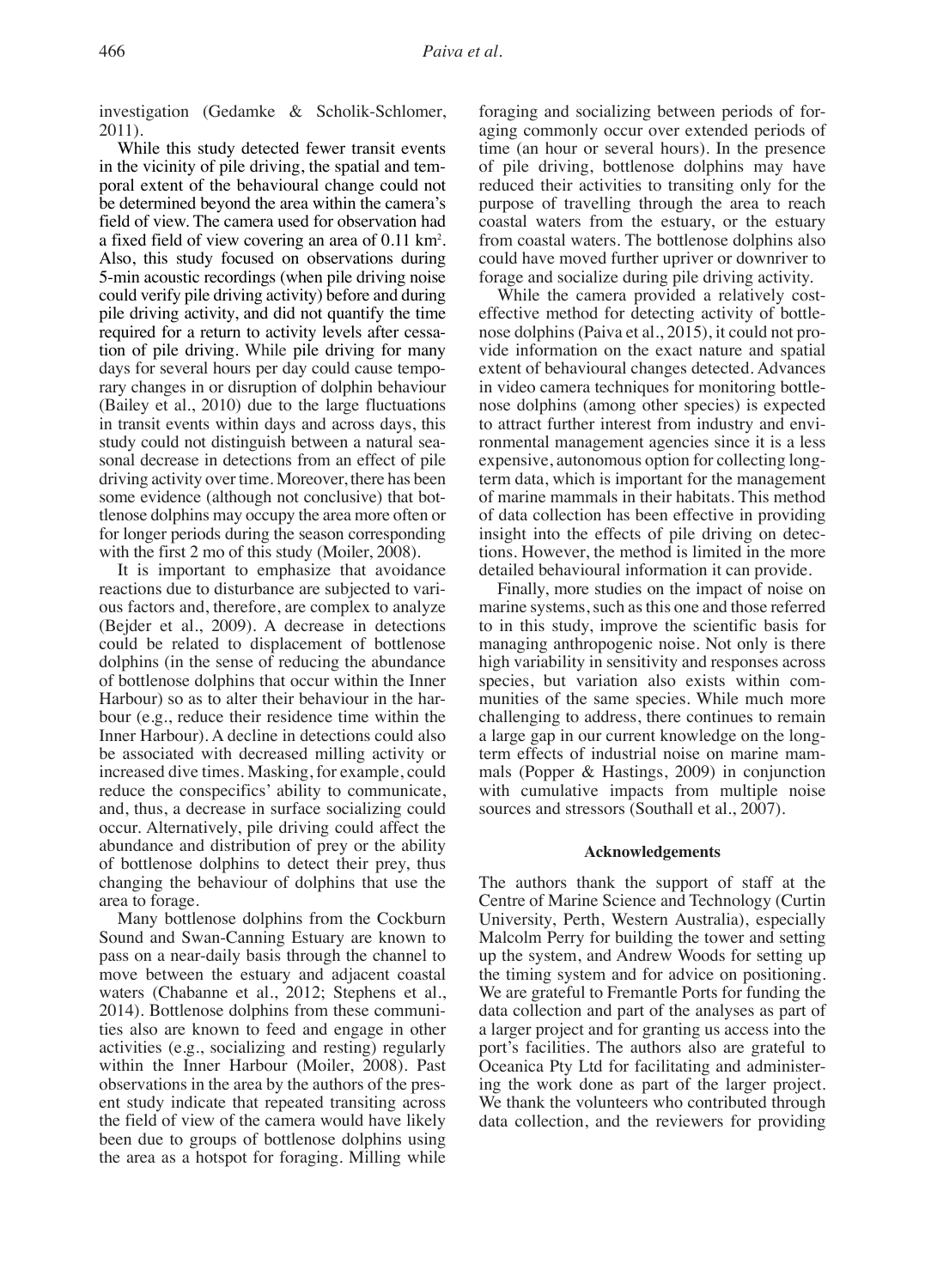valuable suggestions and improving the quality of the manuscript.

## **Literature Cited**

- André, M., Solé, M., Lenoir, M., Durfort, M., Quero, C., Mas, A., . . . Houégnigan, L. (2011). Low frequency sounds induce acoustic trauma in cephalopodes. *Frontiers in Ecology and the Environment*, *9*(9), 489- 493. http://dx.doi.org/10.1890/100124
- Bailey, H., Senior, B., Simmons, D., Rusin, J., Picken, G., & Thompson, P. M. (2010). Assessing underwater noise levels during pile-driving at an offshore windfarm and its potential effects on marine mammals. *Marine Pollution Bulletin*, *60*, 888-897. http://dx.doi.org/10.1016/j.marpolbul.2010.01.003
- Bejder, L., Samuels, A., Whitehead, H., Finn, H., & Allen, S. (2009). Impact assessment research: Use and misuse of habituation, sensitisation and tolerance in describing wildlife responses to anthropogenic stimuli. *Marine Ecology Progress Series*, *395*, 177-185. http://dx.doi. org/10.3354/meps07979
- Brandt, M. J., Diederichs, A., Betke, K., & Nehls, G. (2011). Responses of harbour porpoises to pile driving at the Horns Rev II offshore wind farm in the Danish North Sea. *Marine Ecology Progress Series*, *421*, 205- 216. http://dx.doi.org/10.3354/meps08888
- Bureau of Meteorology. (2011). *Summary statistics Perth Regional Office*. Available from www.bom.gov.au/ climate/averages/tables/cw\_009034.shtml.
- Chabanne, D., Finn, H., Salgado-Kent, C., & Bejder, L. (2012). Identification of a resident community of bottlenose dolphins (*Tursiops aduncus*) in the Swan Canning Riverpark, Western Australia, using behavioural information. *Pacific Conservation Biology*, *18*, 247-262.
- Cui, J. (2007). QIC program and model selection in GEE analyses. *The Stata Journal*, *7*(2), 209-220.
- Dähne, M., Gilles, A., Lucke, K., Peschko, V., Adler, S., Krügel, K., . . . Siebert, U. (2013). Effects of pile-driving on harbour porpoises (*Phocoena phocoena*) at the first offshore wind farm in Germany. *Environmental Research Letters*, *8*(2). http://dx.doi.org/10.1088/1748- 9326/8/2/025002
- David, J. A. (2006). Likely sensitivity of bottlenose dolphins to pile-driving noise. *Water and Environment Journal*, *20*, 48-54. http://dx.doi.org/10.1111/j.1747- 6593.2005.00023.x
- Duncan, A. J., McCauley, R. D., Parnum, I. M., & Salgado-Kent, C. P. (2010, August). Measurement and modelling of underwater noise from pile driving. *Proceedings of 20th International Congress on Acoustics*, Sydney, Australia.
- Erbe, C. (2013). International regulation of underwater noise. *Acoustics Australia*, *41*(1), 12-19.
- Finn, H. (2005). *Conservation biology of bottlenose dolphins (*Tursiops *sp.) in Perth metropolitan waters* (Doctoral dissertation). Murdoch University, Perth, Western

Australia. Retrieved 17 September 2015 from http:// researchrepository.murdoch.edu.au/49/2/02Whole.pdf.

- Fremantle Ports. (2011, May). *Port information guide: Port of Fremantle.* Lancing, UK: International Harbour Masters Association. Retrieved 17 September 2015 from www. fremantleports.com.au/SiteCollectionDocuments/ Port%20Information%20Guide.pdf.
- Gedamke, J., & Scholik-Schlomer, A. R. (2011). *Overview and summary of recent research into the potential effects of pile driving on cetaceans*. Washington, DC: National Marine Fisheries Service.
- Hardin, J. W., & Hilbe, J. M. (2002). *Generalized Estimating Equations*. Boca Raton, FL: Chapman and Hall/CRC Press. http://dx.doi.org/10.1201/9781420035285
- Harrell, F. J. (2001). *Regression modeling strategies with applications to linear models, logistic regression, and survival analysis*. New York: Springer.
- Højsgaard, S., Halekoh, U., & Yan, J. (2006). The *R* package *geepack* for Generalized Estimating Equations. *Journal of Statistical Software*, *15*(2), 1-11.
- Højsgaard, S., Halekoh, U., with contributions from Robison-Cox, J., Wright, K., & Leidi, A. A. (2013). *doBy*: *doBy* - Groupwise summary statistics, LSmeans, general linear contrasts, various utilities. *R package, Version 4.5-10*. Retrieved 17 September 2015 from http://CRAN.R-project.org/package= doBy.
- Hudecová, S., & Pešta, M. (2013). Modeling dependencies in claims reserving with GEE. *Insurance: Mathematics and Economics*, *53*(3), 786-794. http://dx.doi.org/10. 1016/j.insmatheco.2013.09.018
- International Union for Conservation of Nature (IUCN). (2015). *The IUCN red list of threatened species, Version 2015.1*. Retrieved 9 February 2015 from www. iucnredlist.org.
- Janik, V. M. (2000). Food-related bray calls in wild bottlenose dolphins (*Tursiops truncatus*). *Proceedings of the Royal Society B: Biological Sciences*, *267*(1446), 923- 927. http://dx.doi.org/10.1098/rspb.2000.1091
- Janik, V. M., & Slater, P. J. B. (1998). Context-specific use suggests that bottlenose dolphin signature whistles are cohesion calls. *Animal Behaviour*, *56*, 829-838. http:// dx.doi.org/10.1006/anbe.1998.0881
- Kastelein, R. A., van Heerden, D., Gransier, R., & Hoek, L. (2013). Behavioral responses of a harbour porpoise (*Phocoena phocoena*) to playbacks of broadband pile driving sounds. *Marine Environmental Research*, *92*, 206- 214. http://dx.doi.org/10.1016/j.marenvres.2013. 09.020
- Leopold, M. F., & Camphuysen, K. (2008). *Did the pile driving during the construction of the offshore wind farm Egmond aan Zee, The Netherlands, impact porpoises?* (Institute for Marine Resources and Ecosystem Studies Report Number C091/09). Amsterdam, The Netherlands: Wageningen IMARES.
- Lo, H. N. (2009). *Bottlenose dolphins (*Tursiops *sp.) in the Swan River, Western Australia: Community size and composition, residency patterns, and social structure*  (Unpublished Honours thesis). Curtin University of Technology, Perth, Western Australia.